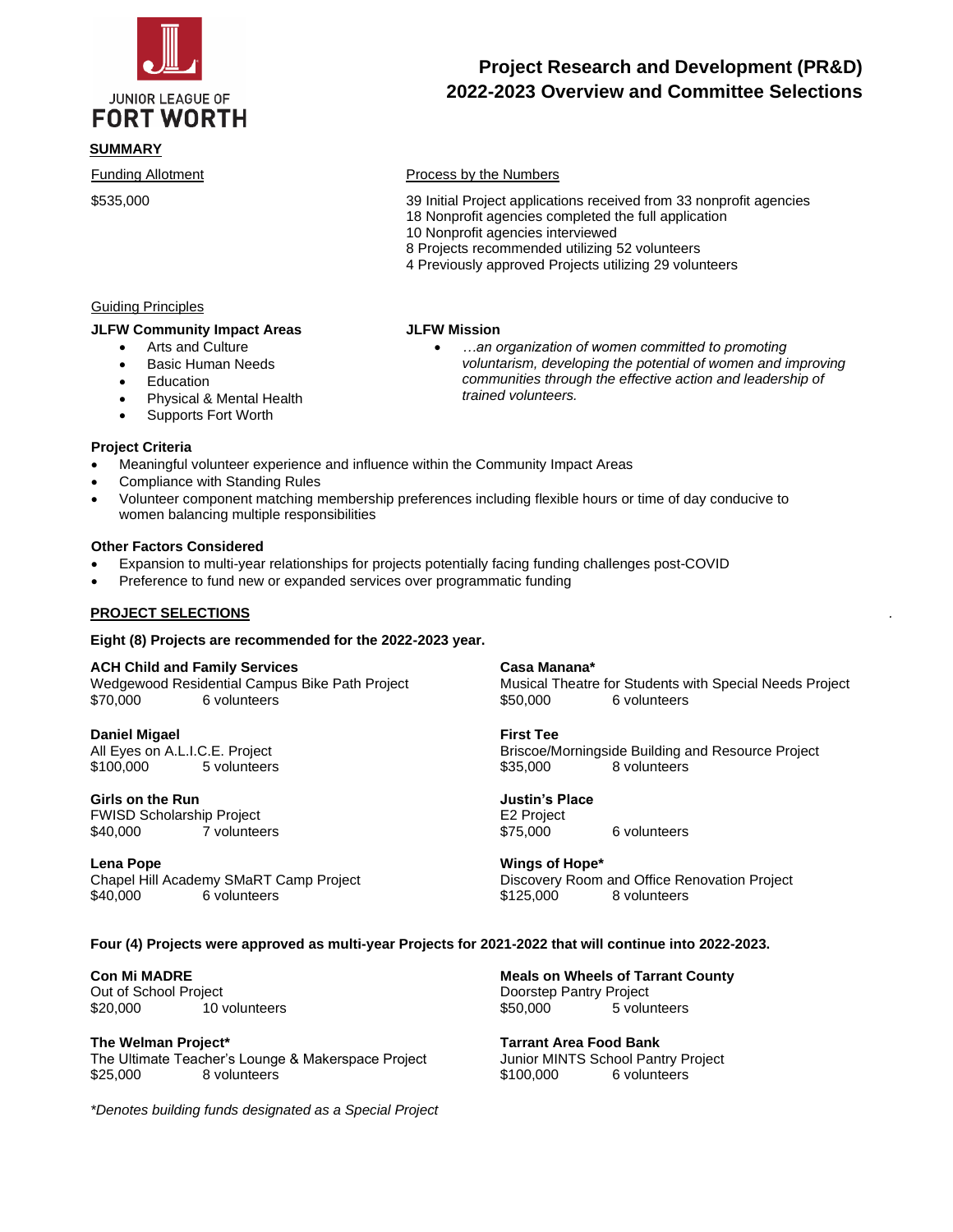#### **PROJECT #1**

#### Agency: **ACH Child and Family Services**

#### Project: **Wedgewood Residential Campus Bike Path Project**

ACH Child and Family Services (ACH) brings resources and skills to children and families struggling with life's challenges. Together they develop solutions that create safety, hope, love, and the capacity to thrive. The agency requested funding for the construction of a 4' wide ADA compliant bike path to be built around the ACH Wedgwood Campus. A functional, and compliant, bike path will provide a safe place to walk, ride bikes and play for the children (ages 4-17) who reside in the homes located on the Wedgwood Campus. The new bike path will provide a safe and secure place for these kids to enjoy the outside, get the physical activity they need and foster community amongst the campus residents.

#### Investment Details: \$70,000

Funding will remove old, damaged asphalt and construct a 4' wide ADA compliant bike path to be built around the ACH Wedgwood Campus.

Volunteers: Six (6)

JLFW Volunteers will continue to partner with ACH staff to create and administer The Wellness Program for the youth of the Residential Treatment Center at ACH. Each visit to ACH will include planned activities geared toward wellness of children in the Residential Treatment Center. This placement is flexible for volunteers to make it their own, with the guidance of ACH and Residential Treatment Center staff.

Volunteer hours are available Monday-Friday during the evening (5 p.m. - 9 p.m.). Each volunteer will be screened and trained by the ACH Volunteer Services Manager. Volunteers will be required to undergo a drug screen, TB test, criminal background check, show proof of COVID-19 vaccination, submit 3 references, and complete an ACH volunteer application, interview and orientation/training. Training will consist of 3-4 hours of online, self-paced modules, plus 4.5 hours of virtual or in-person training on ACH mission and values, volunteer processes and procedures, and program-specific content. JLFW volunteers will be trained in appropriate interaction with participants in the programs.

Type of Placement: Year-Round

Project Duration/Number of Years: One (1)

JLFW Areas of Impact Addressed: Physical and Mental Health

#### **PROJECT #2**

#### Agency: **Casa Manana**

#### Project: **Musical Theatre for Students with Special Needs Project**

Casa Mañana strives to create, nurture, and advance live professional theatre unparalleled in artistic excellence for the enrichment and education of our diverse community and its future generations of artists and patrons. Once persons with intellectual and developmental disabilities leave high school, there are very limited extracurricular activities and almost none specific to theatre. The Casa Manana All-Abilities Classes create equity in the performing arts world with their high-quality weekly class offerings, specially designed to develop cognitive and socialization skills for persons with special needs. Between 14-19 students are enrolled each semester.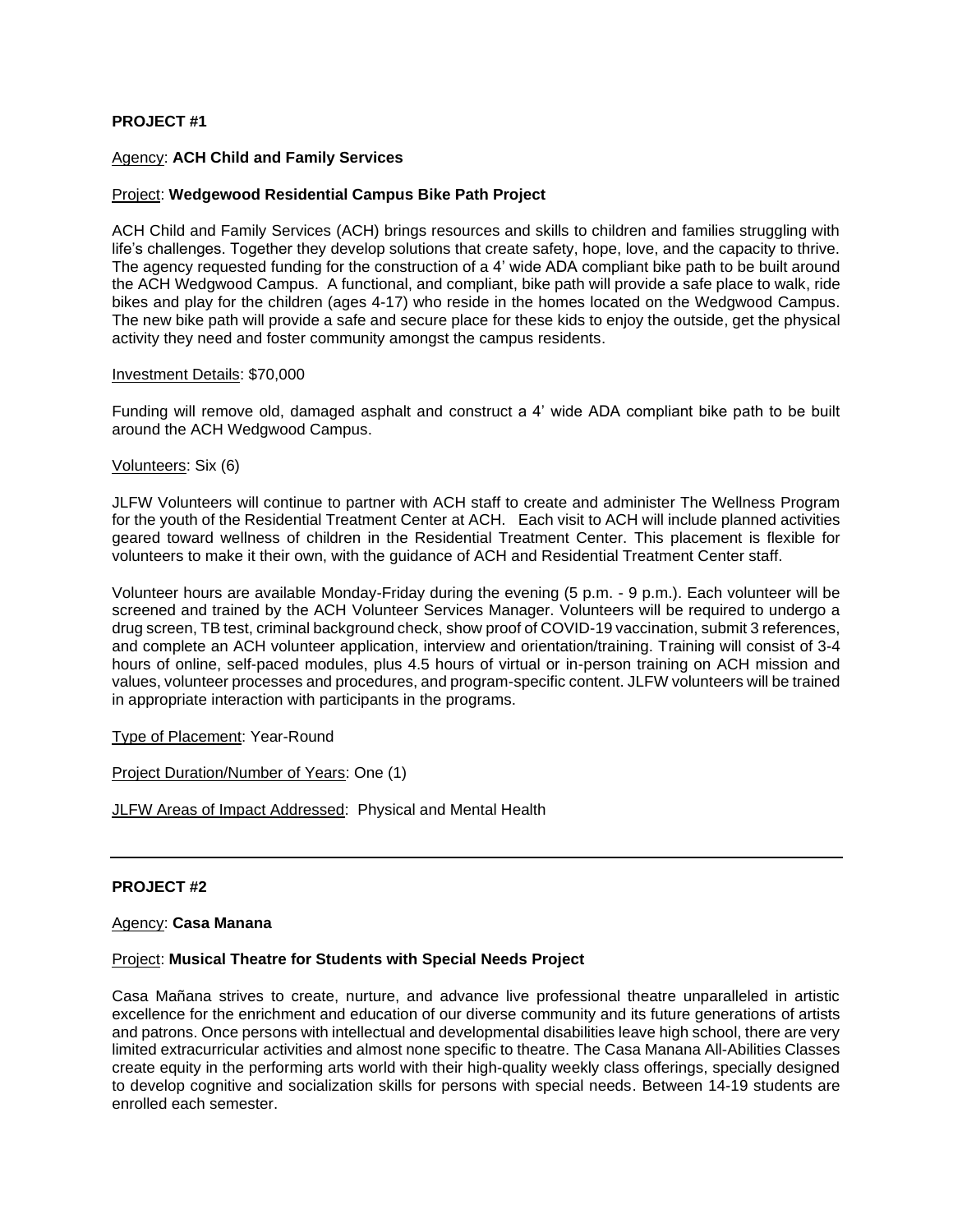#### Investment Details: \$50,000

Designated as a Special Project, funding will help build an ADA accessible wheelchair ramp and renovate a bathroom in the education building. Funds will also be used for supplies for the All-Abilities Class including a computer, voice output device, royalties for shows students can perform, as well as set, prop and costume supplies.

#### Volunteers: Six (6)

JLFW volunteers will support the All-Abilities Class through the Casa Manana Shadow Program. Volunteers will assist adults with disabilities on the stage during the class as well as help to facilitate class activities. This class is held one evening per week, specific day not determined yet, for 1-1.5 hours and volunteers would serve October through December 2022 and February through May 2023. There are a number of special events throughout the year where volunteer assistance could be utilized as well.

Type of Placement: Year-Round

Project Duration/Number of Years: One (1)

JLFW Areas of Impact Addressed: Arts and Culture

#### **PROJECT #3**

#### Agency: **Daniel Migael**

#### Project: **All Eyes on A.L.I.C.E. Project**

Daniel Migael provides access to vision care and prescription glasses to disadvantaged individuals in lowincome communities, homeless (sheltered or unsheltered) and/or uninsured. Their goal is to better the chances for them to contribute back to their communities and families whether that be through education, employment or life skills. A.L.I.C.E. (Asset Limited Income Constrained Employed) is the acronym used by the United Way to identify working households that earn income above the Federal Poverty Level (FPL) but below the basic cost of living. This Project will support the mobile vision clinic traveling to ALICE communities offering access to eye examinations and prescription glasses; thus, eliminating the challenge of transportation and lack of affordable vision care. The number of clients served will be greatly increased by hosting regular mobile clinics in the 76104 neighborhoods at several churches and schools. Although it is located so close to the medical district, residents here struggle with access to healthcare.

#### Investment Details: \$100,000

Funding will support maintenance on "PopEye", the mobile motorcoach clinic that serves as the lab processing center for the organization, lenses and glasses, and office and medical supplies. The funds will allow Daniel Migael to expand their services to people in the 76104 communities, expanding the reach of these critical services to those residents.

#### Volunteers: Five (5)

JLFW volunteers will be trained to assist during the vision clinics. They offer orientation with full instructions on patient registration, pre-screening, frame styling, cutting on the prescription lenses, and understanding how to read written glasses prescriptions.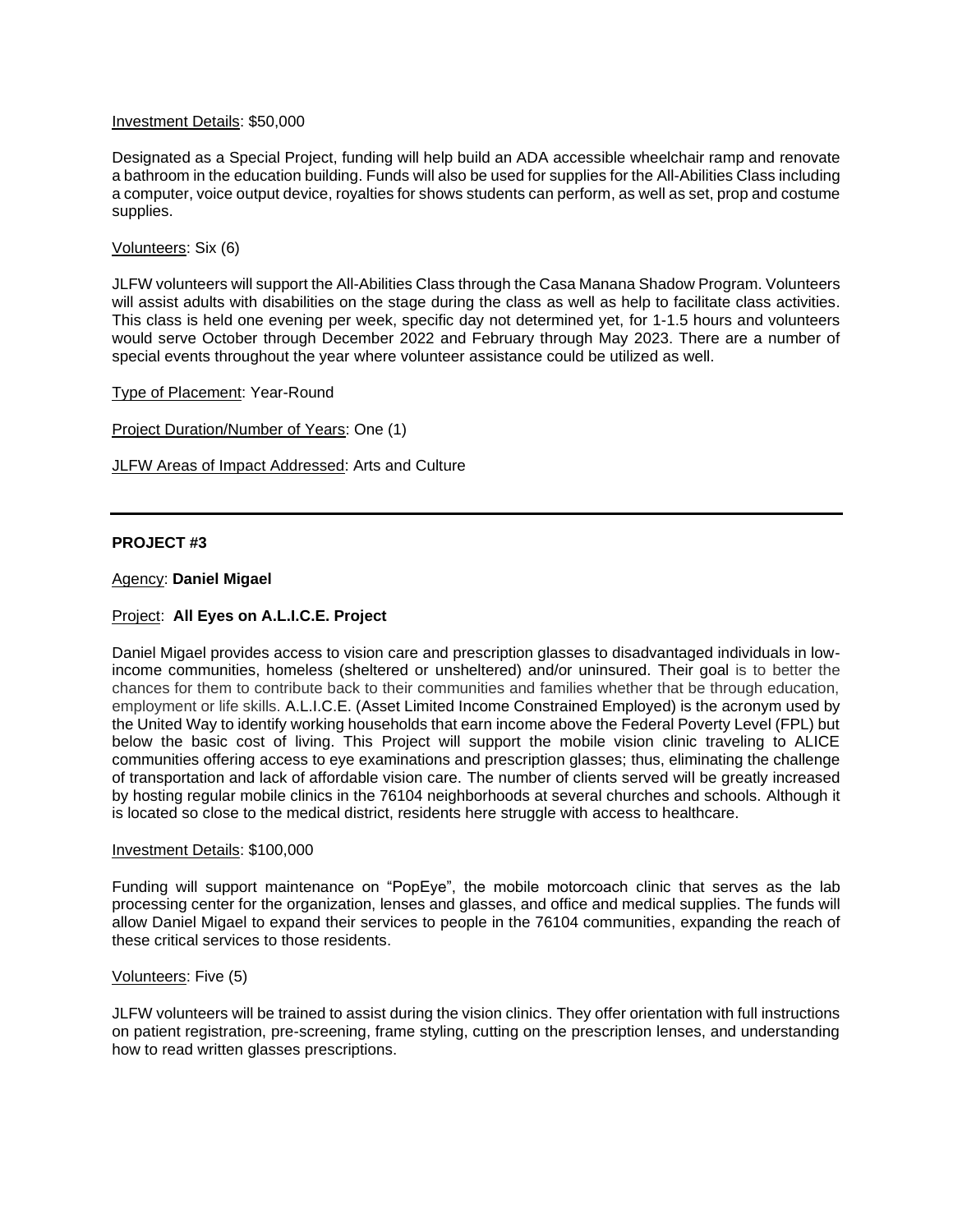Community clinics will be scheduled on Saturdays with patient care/appointments from 10am to 3pm. JLFW Volunteers will be asked to arrive 30-45 minutes earlier for set up and on-site orientation. It will also take 30-45 minutes after clinic to pack up.

Each clinic should provide approximately 7-8 volunteer hours allowing the JLFW Volunteers flexibility in selecting the clinic dates when they can help and not obligated every month. The Volunteers will also assist in returning to the site of the clinic to deliver the glasses and conduct post-examination surveys, either by phone, text, or email. Although the majority of hours will be earned during weekend clinics, there are limited weekday hours available in the lab helping to cut and mount the prescription glasses.

Type of Placement: Year-Round

Project Duration/Number of Years: Two (2)

JLFW Areas of Impact Addressed: Basic Human Needs

## **PROJECT #4**

Agency: **First Tee**

#### Project: **Briscoe/Morningside Building and Resource Project**

The mission of First Tee Fort Worth is to enable kids and teens to build the strength of character that empowers them through a lifetime of new challenges. By seamlessly integrating the game of golf with life skills curriculum, First Tee creates learning experiences that build inner strength, self-confidence, and resilience that kids carry to everything they do. Upgrading the First Tee facility located on the Briscoe Elementary School campus, southeast of downtown Fort Worth, would allow the organization to offer indoor programming, in case of inclement weather or extreme heat, as well as expand several of the services they offer to the community such as career exploration, college counseling and individual workshops. Their goal is to engage the entire Morningside community, including adults.

#### Investment Details: \$35,000

Funding will update the current building at the Briscoe Elementary/Morningside location including interior updates and fresh branding, a promethean board tied with internet connectivity, 20 Chromebooks to facilitate a new virtual curriculum, and STEM curriculum. Naming rights are available for JLFW.

#### Volunteers: Eight (8)

JLFW Volunteers will assist the First Tee staff with facilitating classes, programming and special events at the various Fort Worth-area First Tee locations. Most volunteer hours will be gained through assisting the First Tee staff coaches with Life Skills Classes, continuing the volunteer partnership that JLFW has had with First Tee for many years.

Volunteers will be working at one of three following locations: Rockwood Golf Course - 1900 Rockwood Park Dr. N., Fort Worth 76114 Squaw Creek Golf Course - 1605 Ranch House Rd., Willow Park 76087 Benbrook Par 3 - 1801 Winscott Rd., Benbrook 76126. Classes are held from 5:30 - 7 pm on weekdays and 9:00 and 11:00 am on Saturdays. A background check is required.

Type of Placement: Year-Round

Project Duration/Number of Years: One (1)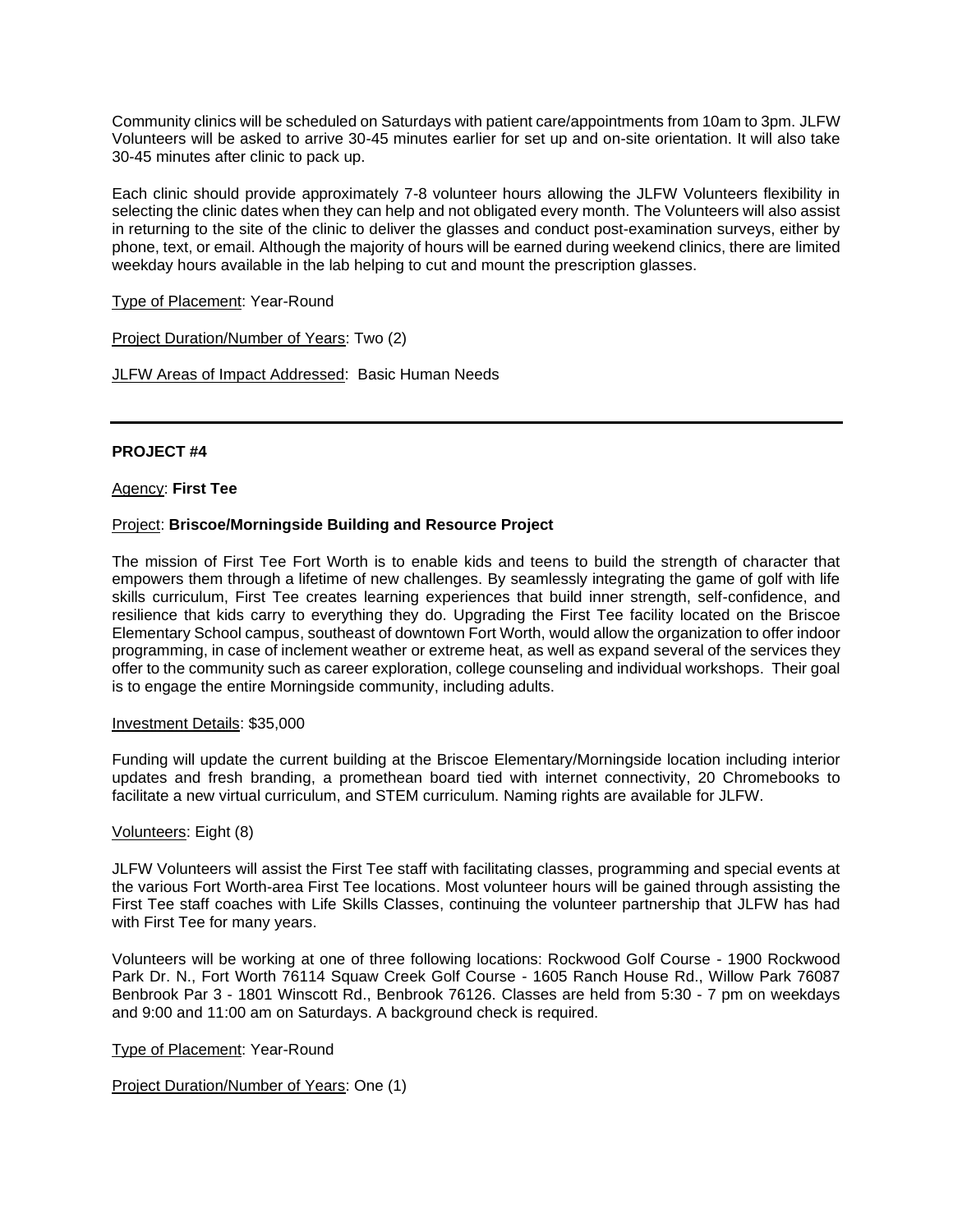#### **PROJECT #5**

#### Agency: **Girls on the Run**

#### Project: **FWISD Scholarship Project**

Girls on the Run (GOTR) inspires girls to be joyful, healthy, and confident using a fun, experience-based curriculum that creatively integrates running. Girls are more vulnerable to the negative impacts of stress, like depression and anxiety, due to processing stress differently than their male peers. Girls already experienced decreases in physical activity prior to the pandemic, and it is now even more pronounced. GOTR gives girls in third through eighth grade a place to alleviate these negative impacts. The program challenges outcomes such as the decline in self-confidence & the decrease in physical activity that girls experience in adolescence, poor outcomes which are heightened for girls of high economic need. GOTR believes that every girl can embrace who she is, define who she wants to be, rise to any challenge, and change the world.

#### Investment Details: \$40,000

Funding will support scholarships for program participants to ensure that the GOTR program is accessible to every girl regardless of economic status. More than 50% of the current participants are from low-income backgrounds requiring financial aid. Our funds will directly impact the number of elementary and middle school aged girls in FWISD that are able to participate. Funds will also be used to buy running shoes for program participants.

#### Volunteers: Seven (7)

JLFW Volunteers will serve as coaches for a Girls on the Run group. Coaches will undergo training to create a positive and inclusive environment for girls (including guidance on adapting the program for girls with disabilities), support a mastery-based climate, and implement the Girls on the Run curriculum as intended. They will also undergo specific trauma-focused training to recognize and understand the effects of trauma, learn tangible steps they can take to make Girls on the Run a trauma-sensitive space, and how to facilitate and provide additional support to girls who may have experienced trauma. This trauma-focused training is particularly important to effectively serve girls from low-income backgrounds, as girls who live in poverty are also at a greater risk of experiencing trauma.

GOTR will work to assign 3-4 coaches to each group of 15-20 girls. Two coaches must be present each practice. The commitment is twice a week for 10 weeks, 90 minutes per meeting. The schedule varies by location but typically will be held on two weekday afternoon/evenings between 4:30-7:30 PM. A typical meeting schedule might be Tues/Thurs from 5-6:30 PM for 10 weeks, ending with our end of season 5K Celebration that concludes our program. Volunteers will subject to a background check.

#### Type of Placement: Year-Round

Project Duration/Number of Years: Two (2)

JLFW Areas of Impact Addressed: Physical and Mental Health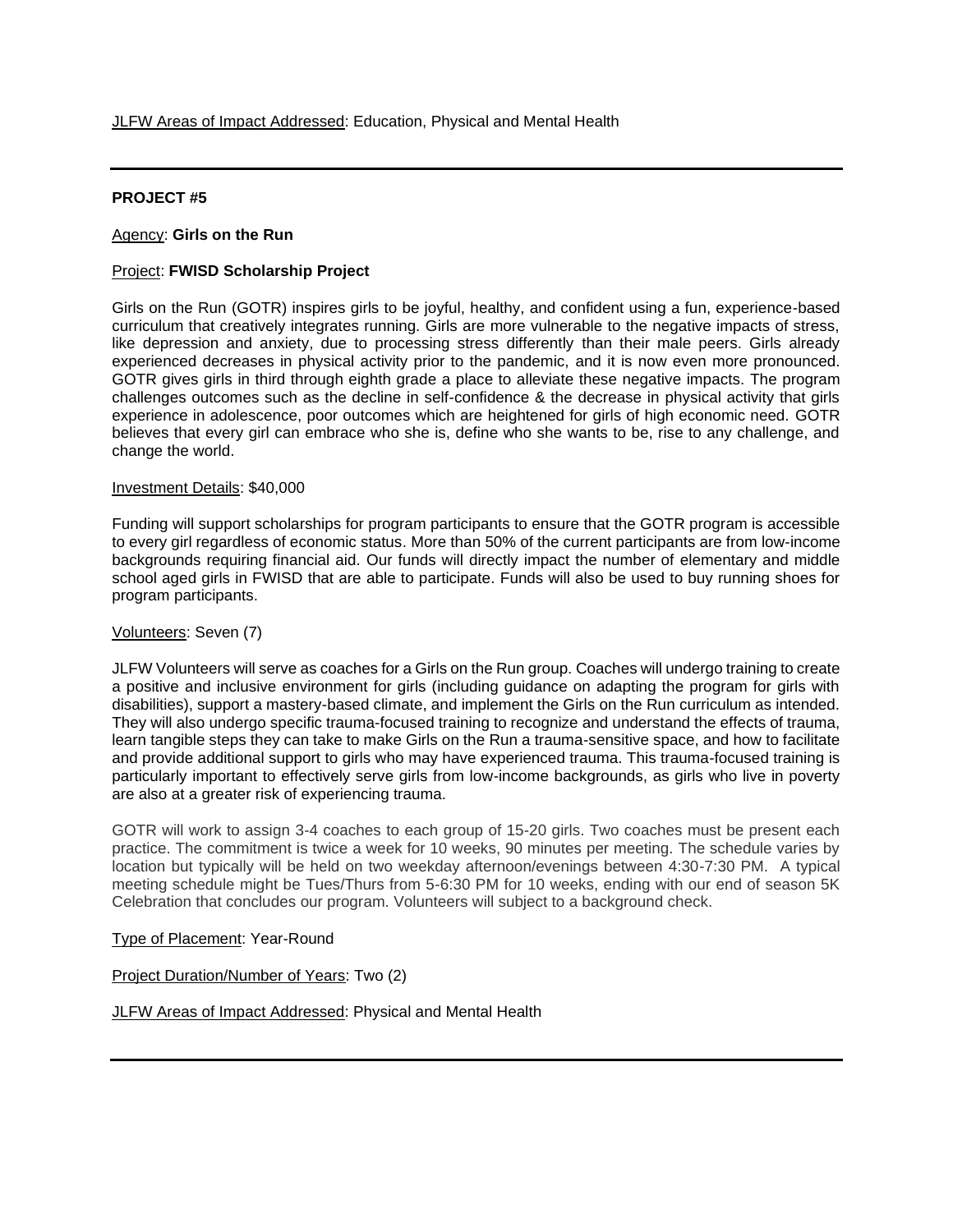#### **PROJECT #6**

#### Agency: **Justin's Place**

#### Project: **E2 Project**

Justin's Place exists to impact the life of a child by empowering mothers to grow mentally, spiritually and physically to live a life free of crisis walking out of generational poverty. The Nest, under construction now, is a place where single mothers can live while they turn their lives around and work towards escaping generational poverty. Once completed, the Nest will house 24 families at a time. In addition, the property and E2 programming will be used to serve single mothers who live at or below the poverty level to be empowered and equipped to dream their dreams, set their goals and walk towards them. The Nest and E2 are an action step to invest in lives that have been oppressed by generational poverty and positively impact the future for generations to come. The Nest will support them as they step towards self-sufficient living and E2 will equip them to succeed.

#### Investment Details: \$70,000

Funding received from the Junior League of Fort Worth would be used to fund the E2: Empowering and Equipping program that will take place in the JLFW Community Kitchen at The Nest. The funding will provide the needed supplies and equipment to maintain the programming that will provide the single mothers being served with the tools they need to step towards their dreams and goals. The E2 programming will be run by volunteers using their strengths to model, lead and equip single mothers to step towards a healthy independent future.

## Volunteers: Six (6)

JLFW Volunteers will support the mothers and families living at the Nest. The following opportunities will be available for volunteers: Lead weekly classes to equip and empower mothers to grow in their skills to successfully and independently navigate life towards their dreams and goals. Classes will be offered in the following areas: nutrition, cooking skills, exercise, planning family activities and developing family traditions, and gardening. As well as classes in computer literacy, interviewing and job development.

Mentoring teams: Each single mother will be circled by a mentoring team of 6 people. This mentor team will serve as a support team for the single mother as she steps towards her dreams and goals. The mentoring teams will help to empowering single mothers towards self-sufficiency. Half-day reception greeting: Be the face of the Nest and welcome their families and guest as they come in and out of the property offering hospitality and fellowship as they move into the Nest. Volunteer hours are available M-F 9:00am- 5:00pm or Monday -Thursday 5:00-9:00pm. A background check is required.

Type of Placement: Year-Round

Project Duration/Number of Years: Two (2)

JLFW Areas of Impact Addressed: Basic Human Needs

#### **PROJECT #7**

Agency: **Lena Pope**

Project: **Chapel Hill Academy SMaRT Camp Project**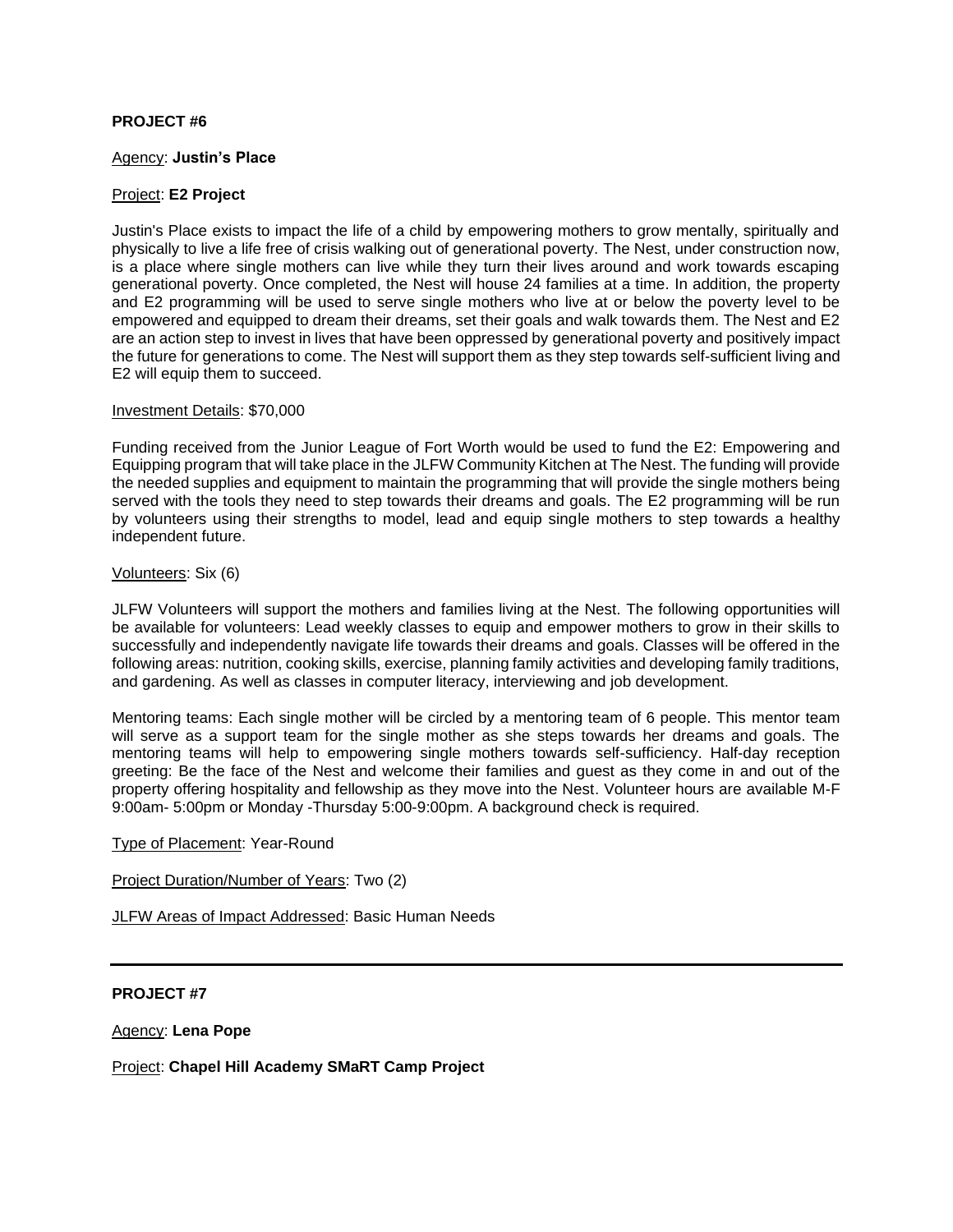SMaRT Camp nurtures student social and academic development through enrichment activities during summer. SMaRT Camp is for 3rd through 8th graders at Chapel Hill Academy (CHA), a division of Lena Pope, and will serve between 150-200 students, expanding to include  $7<sup>th</sup>$  and  $8<sup>th</sup>$  graders next summer. CHA is a Title I School, meaning at least 65% of the student population qualifies for a free or reduced breakfast and lunch. CHA students are often faced with a variety of issues such as limited access to food, clothing, school supplies, and parents/guardians regularly require assistance with other daily living necessities. In addition, most of the students arrive with deficits in five competencies: self-awareness, selfmanagement, social awareness, relationship skills, and responsible decision making. SMaRT Camp offers experiences that these children may not otherwise have. Every child deserves access to exceptional education that encourages them to grow and learn in ways that are most appropriate for them. SMaRT Camp provides opportunities for youth to learn about topics of interest for them, and in turn, increase their overall academic success and help prevent summer learning loss.

#### Investment Details: \$40,000

Funding will include bus transportation and admission to field trips, as well as curriculum and supplies for SMaRT Camp. SMaRT Camp nurtures student social and academic development through enrichment activities during summer.It provides opportunities for youth to learn about topics of interest for them, and in turn, increase their overall academic success and help prevent summer learning loss.

#### Volunteers: Six (6)

JLFW Volunteers will pair up with teachers in the classrooms during camp and to accompany the students and teachers to various field trips and will provide additional support to the teachers and staff during the remainder of the camp day. In the summer of 2022, Chapel Hill Academy's SMaRT camp will be a series of classroom lessons with coordinating field trips yet to be determined. Some examples of past field trips include Globe Life Park, Fox Sports Southwest, Leonard Golf Links, Fort Worth Museum of Science and History, ItzUSA, Fort Worth Stockyards, the Bureau of Engraving and Printing, Fort Worth Library, Ross Perot Museum, Fort Worth Zoo and SeaQuest Aquarium.

The specific dates for SMaRT camp 2022 have yet to be determined. Traditionally, SMaRT Camp is held in June for two to three weeks and is typically seven hours per day. Volunteers could choose to work one full week, or mornings or afternoons for two weeks. A background check is required.

Type of Placement: Concentrated Summer

Project Duration/Number of Years: One (1)

JLFW Areas of Impact Addressed: Education

#### **PROJECT #8**

Agency: **Wings of Hope**

#### Project: **Discovery Room and Office Renovation Project**

Wings of Hope provides equine assisted activities for children and adults with unique physical, mental and emotional challenges. This Project upgrades the experience of those in the Wings of Hope facility to provide an efficient space of dignity, improved ease of navigation, and amenities that address the unique population of people with disabilities needs for modifications that promote independence, and to accommodate the volunteers, donors, and staff that support this population. The Discovery Room Project will provide Wings of Hope with an indoor space allocated for the Equine Assisted Learning and Equine Discovery programs. This newly built space will also allow Wings of Hope to enhance and increase partnerships with area school